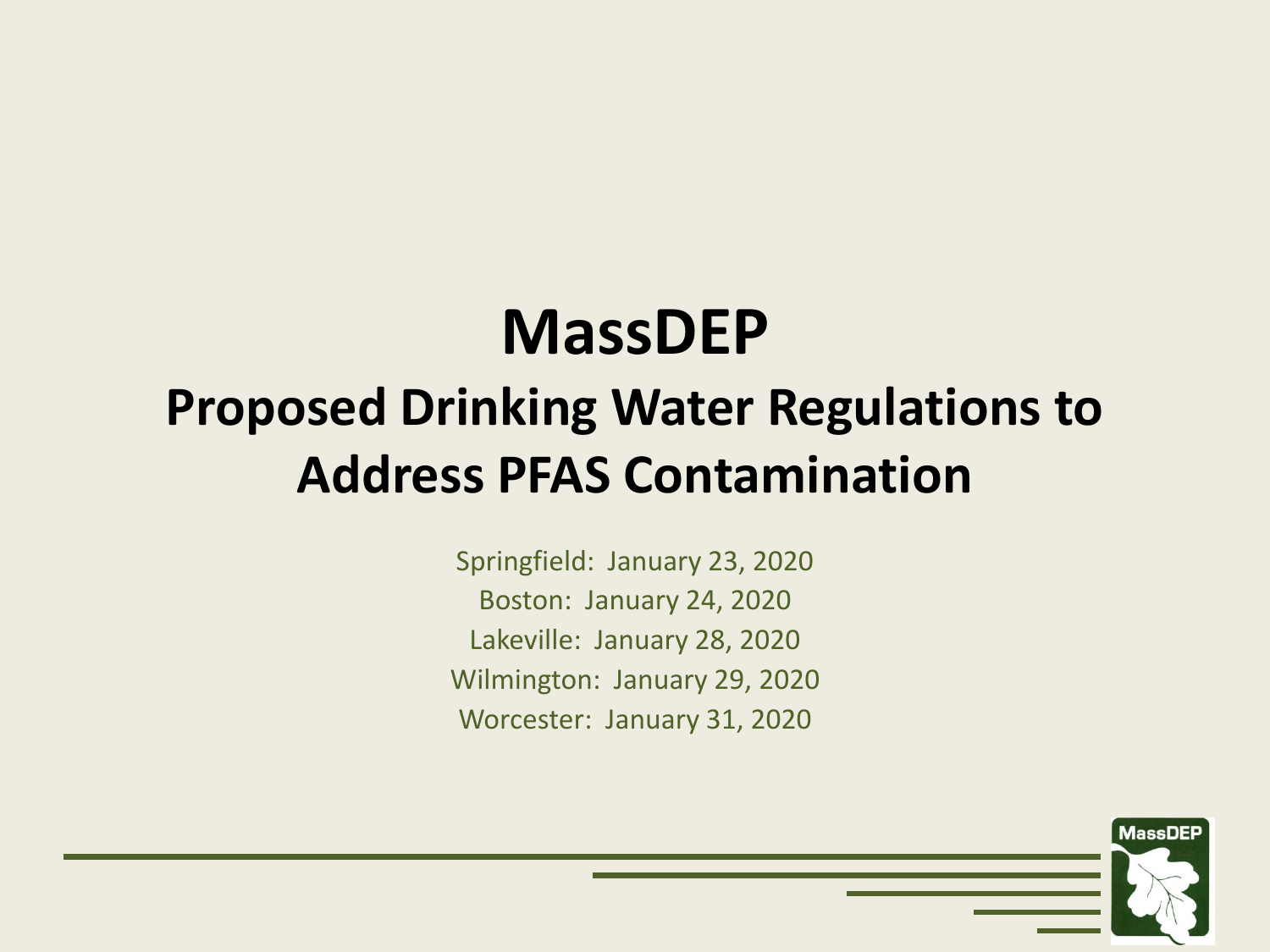## **Proposed Standard**

- Regulations establish a new Maximum Contaminant Level (MCL) for Total PFAS
- Proposed PFAS MCL is **20 ppt** for the sum of six PFAS: PFOS, PFOA, PFHxS, PFNA, PFHpA and PFDA
- Based on MassDEP's Office of Research and Standards assessment of toxicology information (available on MassDEP website)

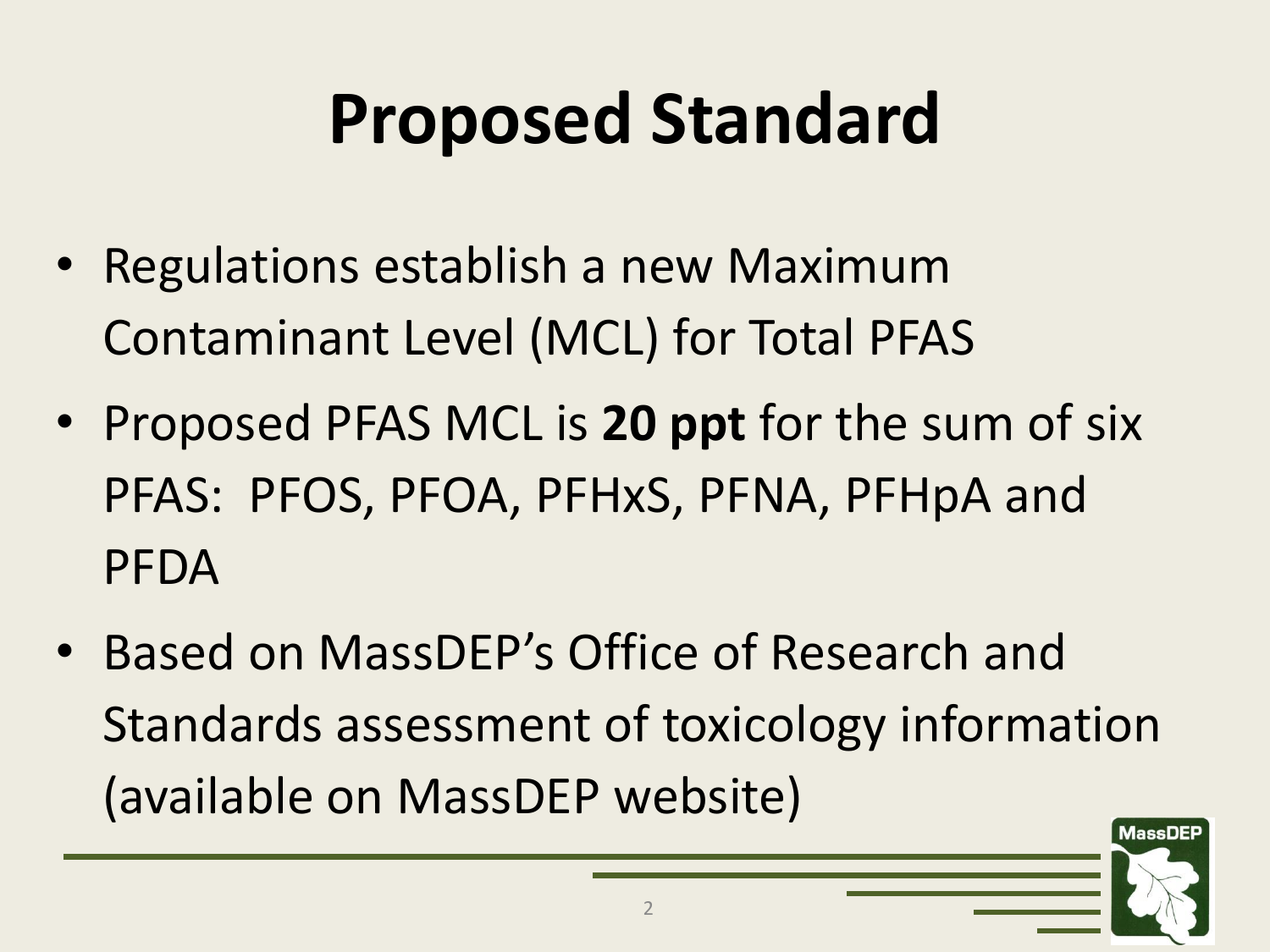#### **Applicability to Public Water Systems**

#### MCL Applies to:

- Community Water Systems (year-round residential customers)
- Non-transient, Non-Community Water Systems (NTNCs)
	- Schools/Daycares, Larger Businesses (25+ employees)

#### MCL does not apply to:

- Transient, Non-Community Water Systems (TNCs)
	- Recreational Areas, Campgrounds, Hotel/Motels, Small **Businesses**
- Consecutive Systems (those that purchase all their water)

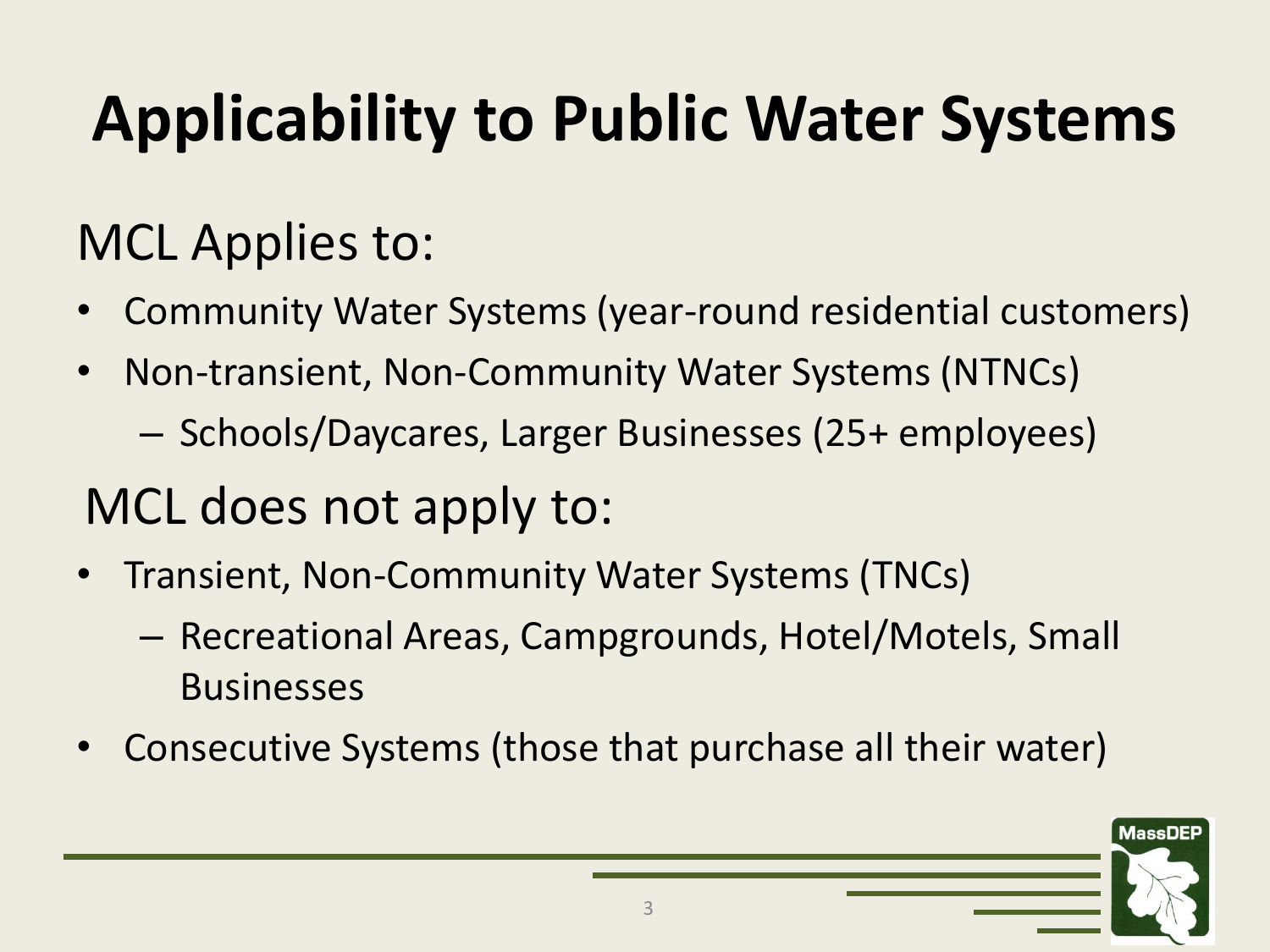# **Roll-Out of Rule**

- COM and NTNC subject to full rule
- Implementation by Population Served >50,000 20 PWS (pop = 4.3M) 4/1/2020  $>10,000$  &  $\leq$  =50,000 106 PWS (pop = 2.6M) 10/1/2020 <=10,000 569 PWS (pop = 708K) 10/1/2021
- TNC (792 PWS) are not subject to MCL but must collect one sample at each entry point

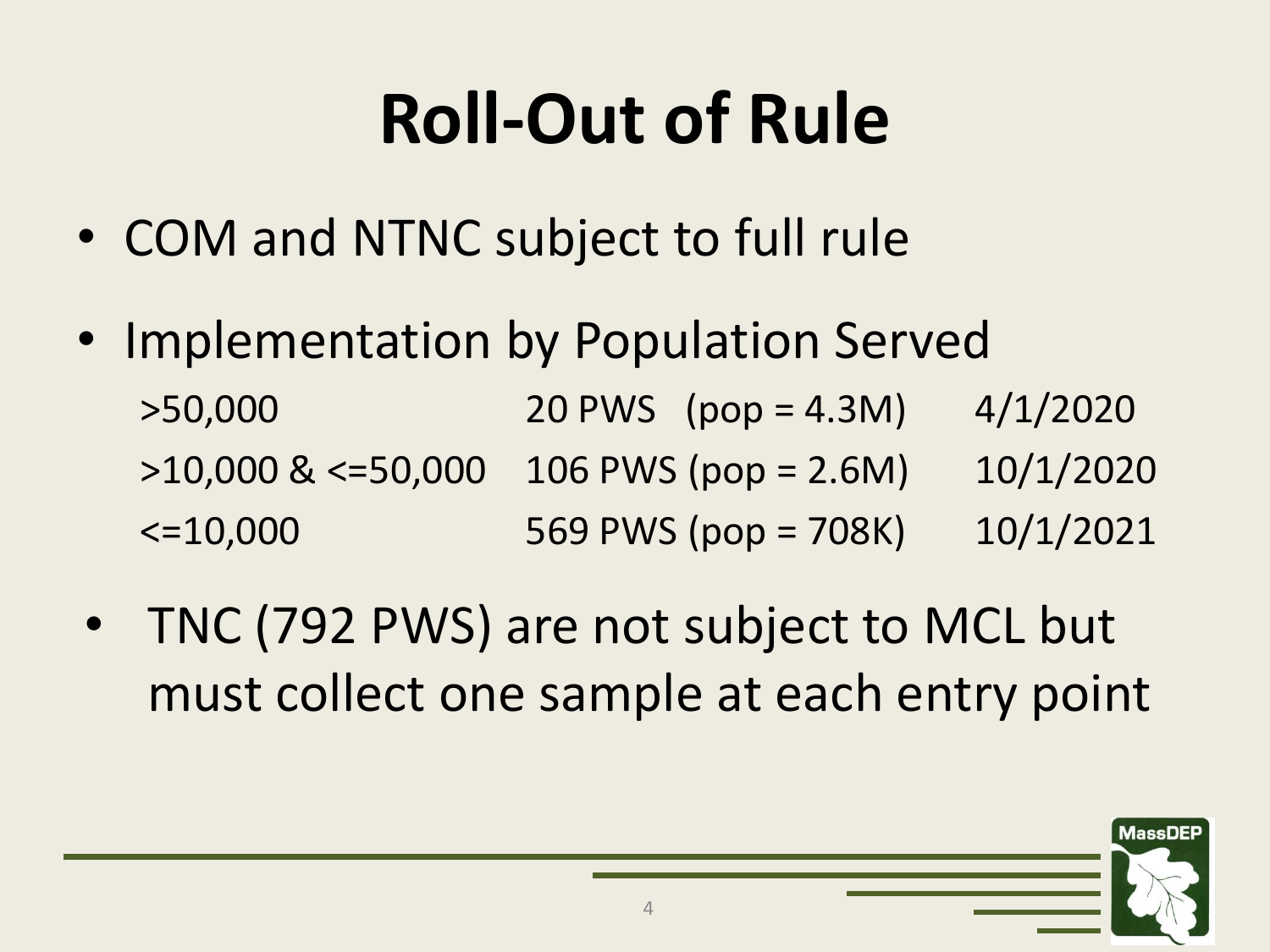### **PFAS Monitoring**

- Initial Year of Quarterly Monitoring
	- Existing results can substitute on a 1:1 basis
	- Option to Waive Third and Fourth Quarter
- Routine Monitoring (one year of every three)
- Increased Monitoring (Monthly, Quarterly or Annually depending on PFAS levels and Treatment)
- Monitoring Waivers available along with other options to reduce the monitoring burden

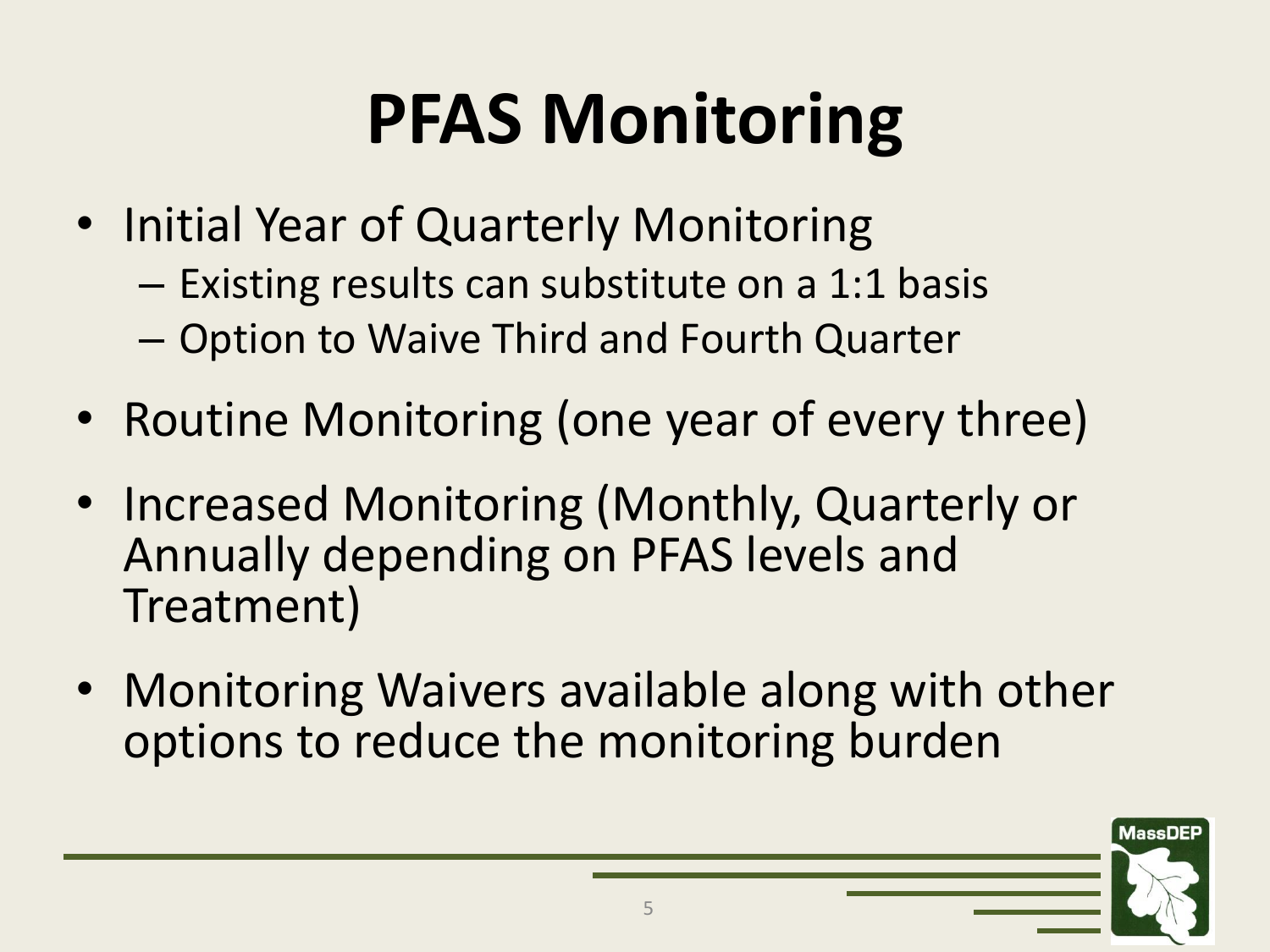# **Analysis and Electronic Reporting**

- Labs must use Methods 537 or 537.1 to analyze samples for PFAS; Method 533 was just released by EPA and MassDEP is open to comments on whether or not to approve its use
- Minimum Reporting Level (MRL) of 2 ppt for the six PFAS in the MCL
- Analysis/Reporting must include all PFAS in Scope of Method
- Monitoring Results must be Reported via eDEP (once eDEP allows for it)

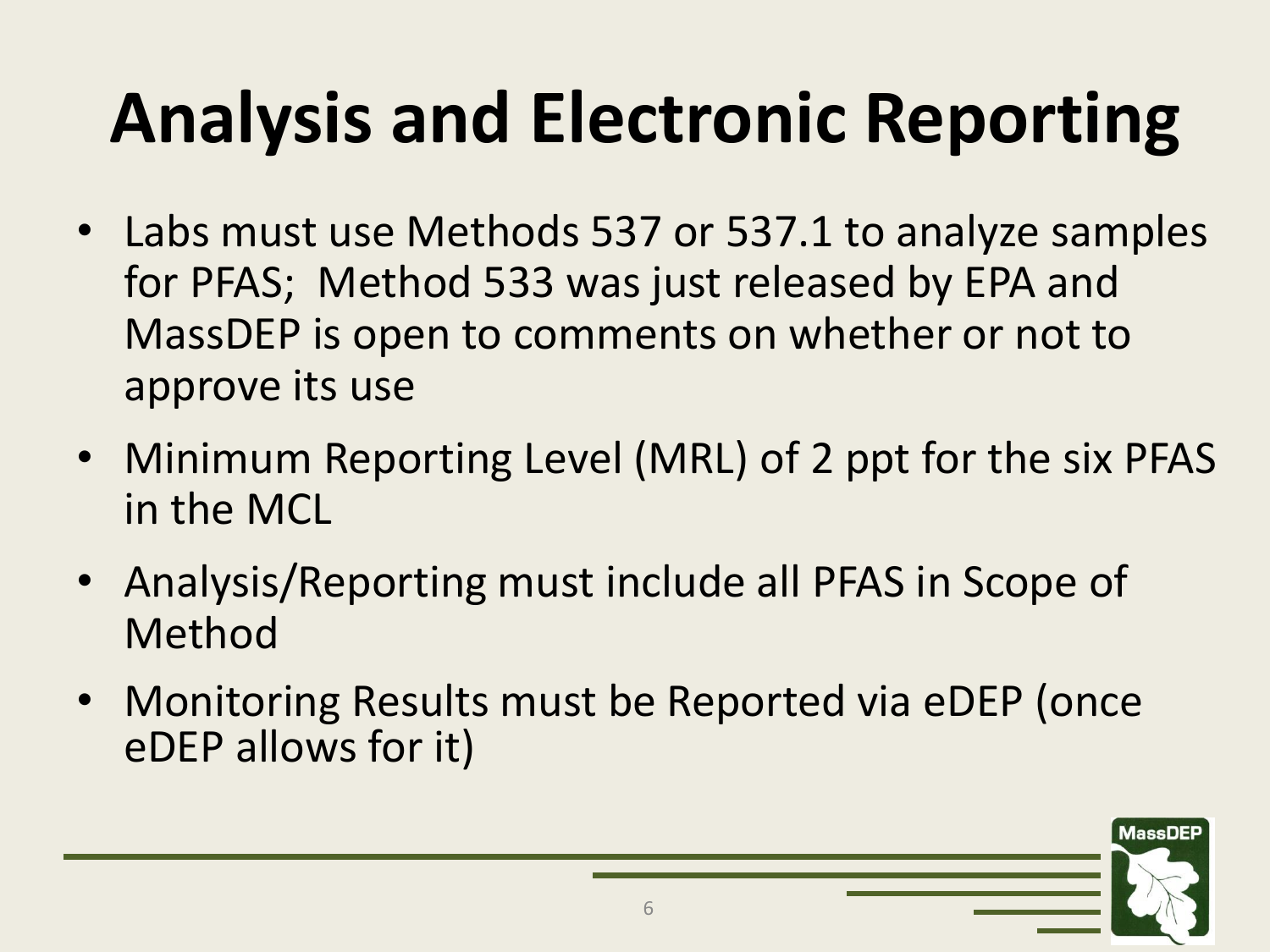## **Consumer Notification**

- Consumer Notification triggered by a confirmed result greater than the MCL
	- PWS not yet in violation but sensitive consumers need to avoid consumption
- PFAS monitoring results will be available on the EEA Data Portal [\(http://eeaonline.eea.state.ma.us/portal#!/home\)](http://eeaonline.eea.state.ma.us/portal#!/home)
- All Community PWS must publish their PFAS sampling results in their annual Consumer Confidence Report

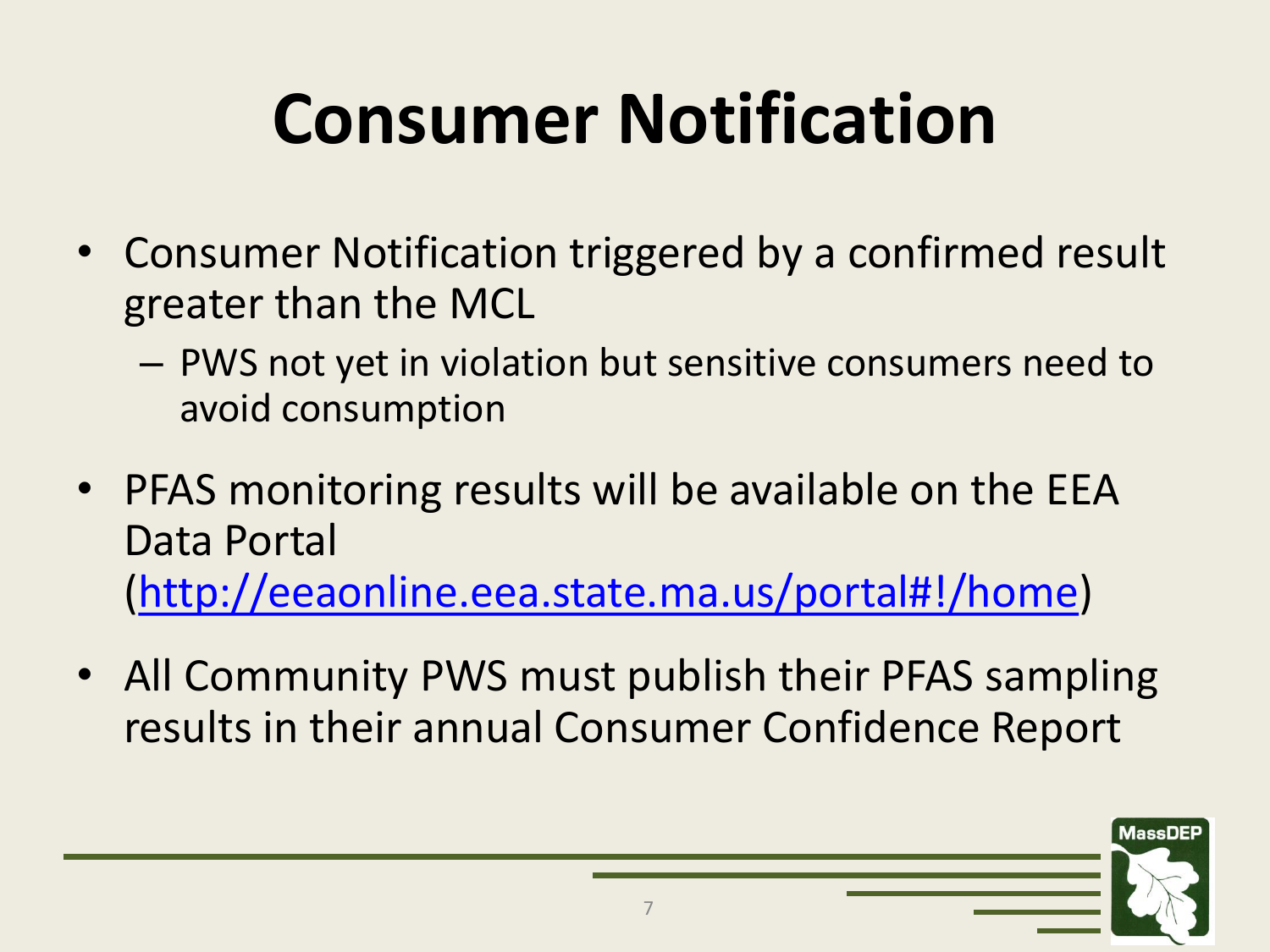# **MCL Violations**

- MCL is violated when three months of sampling results exceed the 20 ppt level
	- Or if PFAS levels from one or two months are high enough to identify a violation regardless of subsequent monthly results
- Sample Results <MRL and >=1/3MRL Count as 1/2MRL for that PFAS in MCL Calculation
- Tier 2 Public Notice for MCL Violations